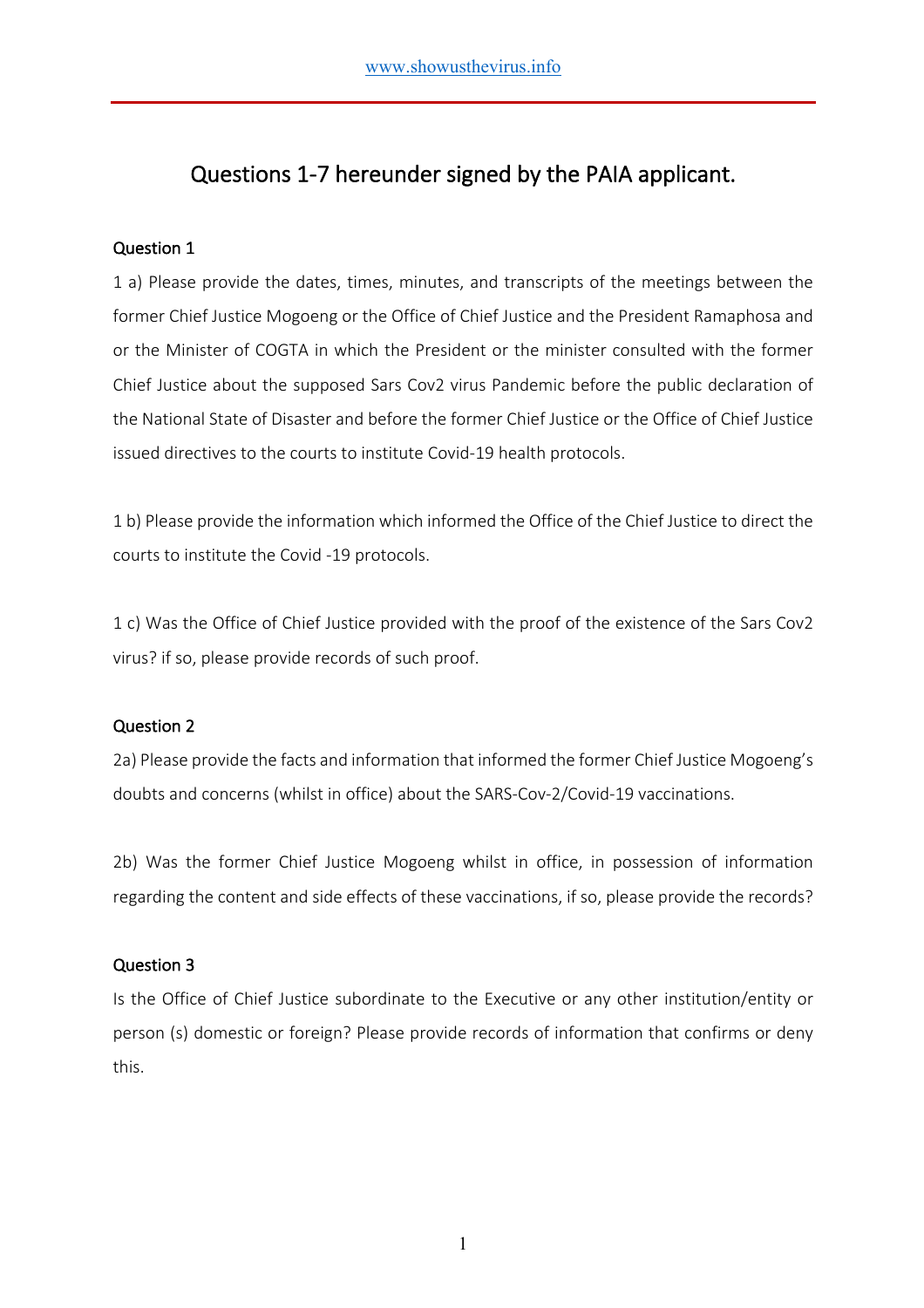#### Questions 4

4a) Please provide records regarding the appointments of Justice Mathopo, Justice Kollapen, Acting Justice Mlambo and Acting Justice Unterhalter to the Constitutional Court. Please include details of who appointed them and when (date) these appointments were made.

4b) Please provide records regarding the appointment of former Deputy Chief Justice Zondo to the office of Chief Justice of the Constitutional Court. Please include details of who appointed him and when (date).

4e) Please provide records of who selected the Coram of Justices who presided over and granted the order in the Case CCT299/21 and when was the selection made.

#### Question 5

5a) Please provide a record of all correspondence and communication between the Coram, the Office of Chief Justice, Chief Justice Zondo, the Presidency, the counsel for the President in the Western Cape High court case and the Western Cape High court relating to the case CCT299/21, the related Rescission application, and the Urgent Interim Interdict Western Cape High Court case 1279/2022.

#### Question 6

The former Chief Justice Mogoeng stated publicly (on the radio station 702) that while in office as Chief Justice, he was approached in an inappropriate and ostensibly corrupt manner (allegedly there was an intention to bribe him). This raises concerns about the integrity of the Judiciary.

6a) Please provide all records of this suspicious interaction.

6b) Please provide all records of an internal investigation and or recommendations or measures taken to ensure no such attempt at corrupting the Court succeeds or records of a criminal case that Chief Justice Mogoeng or the Office of the Chief Justice lodged (with respect to this alleged bribe interaction), as required by law.